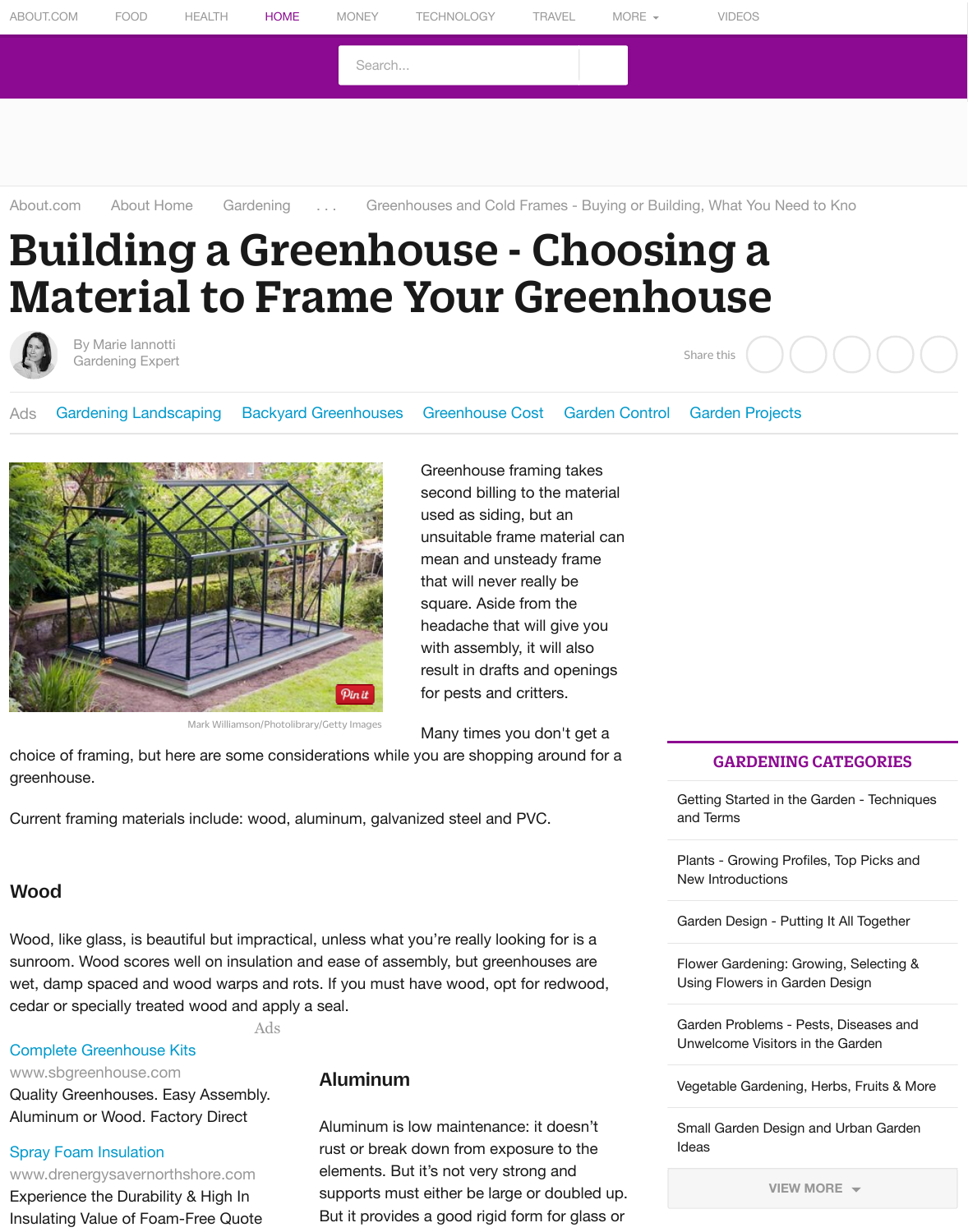[PVC Plastic is low](http://www.googleadservices.com/pagead/aclk?sa=L&ai=CmPV_EMVgVPzbJ8aEMcScgtALzaTl0QWNo8HyqgHAjbcBEAMgn_3YICgEYMnm-IiEpOwPoAHxl_b-A8gBAakCpUrvqAWvrT6oAwGqBJUBT9AFHnf6hrdjmuCoYRbFynJZyG-saTtHueEjz7Cd-pgYJ5JSqi30xXu4Qb1_02ed505KxAOSV0_NpvKrwN3f53GyV_aONcWKg0MPWYhc0oS8f8hiBzEHzmQ6-MzgkGaFBdFQt_XY4BfWRY1WpWZRbkzm7fDZq2JusHg1NqONM-S4PsLoQ2eHpjkEKuh-_GmZTjws-EyIBgGAB_fniQE&num=3&cid=5Ggimjapk-9qay1Srl9-RtV4&sig=AOD64_2JPTUMlyNUERDIrcjZfSIRZcDGDA&client=ca-aj-about-premium&adurl=http://www.bcgreenhouses.com/htb/catalogue_request.php) cost, lightweight (portable) and easy to assemble. It's not as rigid [metal or wood, but the ind](http://www.googleadservices.com/pagead/aclk?sa=L&ai=CmPV_EMVgVPzbJ8aEMcScgtALzaTl0QWNo8HyqgHAjbcBEAMgn_3YICgEYMnm-IiEpOwPoAHxl_b-A8gBAakCpUrvqAWvrT6oAwGqBJUBT9AFHnf6hrdjmuCoYRbFynJZyG-saTtHueEjz7Cd-pgYJ5JSqi30xXu4Qb1_02ed505KxAOSV0_NpvKrwN3f53GyV_aONcWKg0MPWYhc0oS8f8hiBzEHzmQ6-MzgkGaFBdFQt_XY4BfWRY1WpWZRbkzm7fDZq2JusHg1NqONM-S4PsLoQ2eHpjkEKuh-_GmZTjws-EyIBgGAB_fniQE&num=3&cid=5Ggimjapk-9qay1Srl9-RtV4&sig=AOD64_2JPTUMlyNUERDIrcjZfSIRZcDGDA&client=ca-aj-about-premium&adurl=http://www.bcgreenhouses.com/htb/catalogue_request.php)ustry is addressing that with metal supports used in conjunction with the PVC. Plastic is also offers limited heat loss. Most hobby

Ads

Quality Greenhouse Kits www.poly-tex.com [Commercial, Hobby, an](http://gardening.about.com/z/js/o.htm?k=metal%20frame%20building&SUName=gardening&d=Metal%20Frame%20Building&r=http%3A%2F%2Fgardening.about.com%2Fod%2Ftoolschool%2Fqt%2FGreenhouseFrame.htm)d Retail g[reenhouse kits & Shade](http://gardening.about.com/z/js/o.htm?k=garden%20retaining%20wall&SUName=gardening&d=Garden%20Retaining%20Wall&r=http%3A%2F%2Fgardening.about.com%2Fod%2Ftoolschool%2Fqt%2FGreenhouseFrame.htm) Structures

c[ast shadows.](http://gardening.about.com/z/js/o.htm?k=aluminium%20window%20frames&SUName=gardening&d=Aluminium%20Window%20Frames&r=http%3A%2F%2Fgardening.about.com%2Fod%2Ftoolschool%2Fqt%2FGreenhouseFrame.htm)

# Related Articles

- **How to Choose the Right DSLR Camera for Your Needs**
- **Choosing the Best Chart Time Frame**
- **The Best Eyewear for Your Face Shape**

# Gardening Essentials



**A - Z Guide to Plants**





**[Reg](http://googleads.g.doubleclick.net/aclk?sa=L&ai=C8TEbEMVgVPzbJ8aEMcScgtAL49Pz1QXjroKwAsCNtwEQBCCf_dggKARgyeb4iISk7A_IAQGoAwGqBJYBT9A1SVb6gbdjmuCoYRbFynJZyG-saTtHueEjz7Cd-pgYJ5JSqi30xXu4Qb1_02ed505KxAOSV0_NpvKrwN3f53GyV_aONcWKg0MPWYhc0oS8f8hiBzEHzmQ6-MzgkGaFBdFQt_XY1lGiT41WpWZRbkzm7fDZq2JusHg1NqONM-S4PsLoQ2eHpjkEKuh-_GmZTjw0xvuugAe3iuUC&num=4&sig=AOD64_1f70FCtlalVNWotDSknzlbx07WDw&client=ca-aj-about-premium&adurl=http://www.poly-tex.com)ional Gardening Chores for November**

Seasonal Garden Projects & Tasks

## **Are You New to Gardening? Get Started with These Tips**

Starting a Garden

greenhouses now come with PVC frame The biggest negative for PVC is that surl can deteriorate it. But a UV protected frames should last at least 20 years. An drawback is that the frame is large, to compensate for it's lack of strength, and

# Our Expert Recommends

- **Choosing a Greenhouse Kit**
- **Cold Frames**

# Home Slideshows



Interior Decorating **How to Choose Color Palette for Any Room**





Home Accessories **How to Set a Beautiful Thanksgiving Ta** 

#### **DIY: How to Make Card with Recyd Items**

Card Making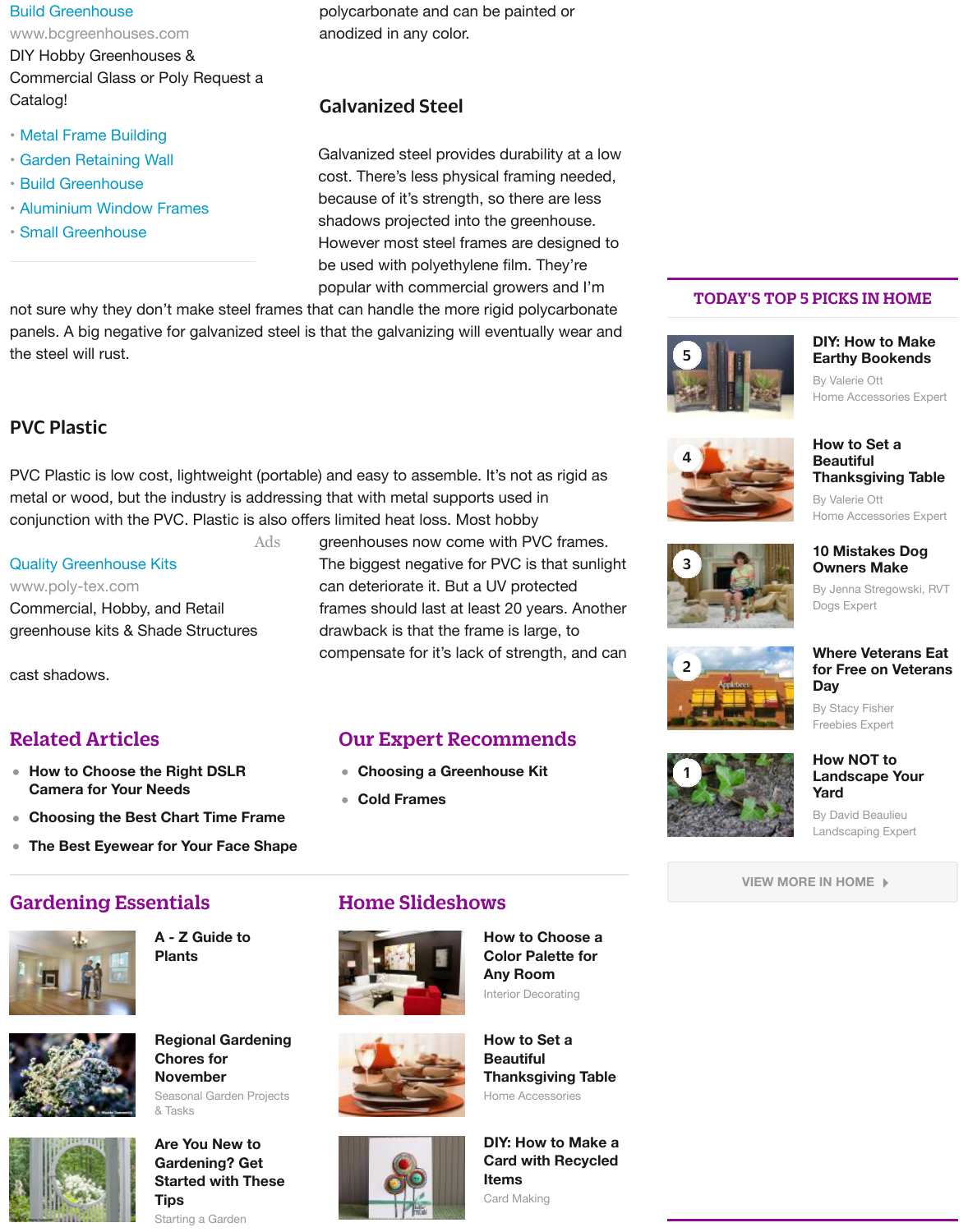**How to Protect Yo[ur Roses from Hars](http://gardening.about.com/od/craftsanddecor/ig/Holiday-Garden-Centerpieces/Centerpiece-with-Dried-Flowers.--Ik.htm)h**  $\bullet$ **Winter Weather**



## More from the [Web](http://gardening.about.com/od/fallinthegarden/a/Putting-the-Garden-to-Bed.htm)



12 Dog Breeds for Personal & Home **Protection** 



[Tips To Make Your](http://gardening.about.com/od/rose1/a/RosePruning.htm) [Small Bathroom](http://gardening.about.com/od/treesshrubs/a/Prune_Hydrangea.htm) Look Bigger



8 Reasons Pit Bulls Are Better Than Most People



10 Clever Uses fo Wine Bottles

Powered By Zerg

Ads Garden Plans [Garden Edging](http://gardening.about.com/od/winerrosecare/tp/Winter_Rose_Care.htm) Ideas for Landscaping Backyard Garden